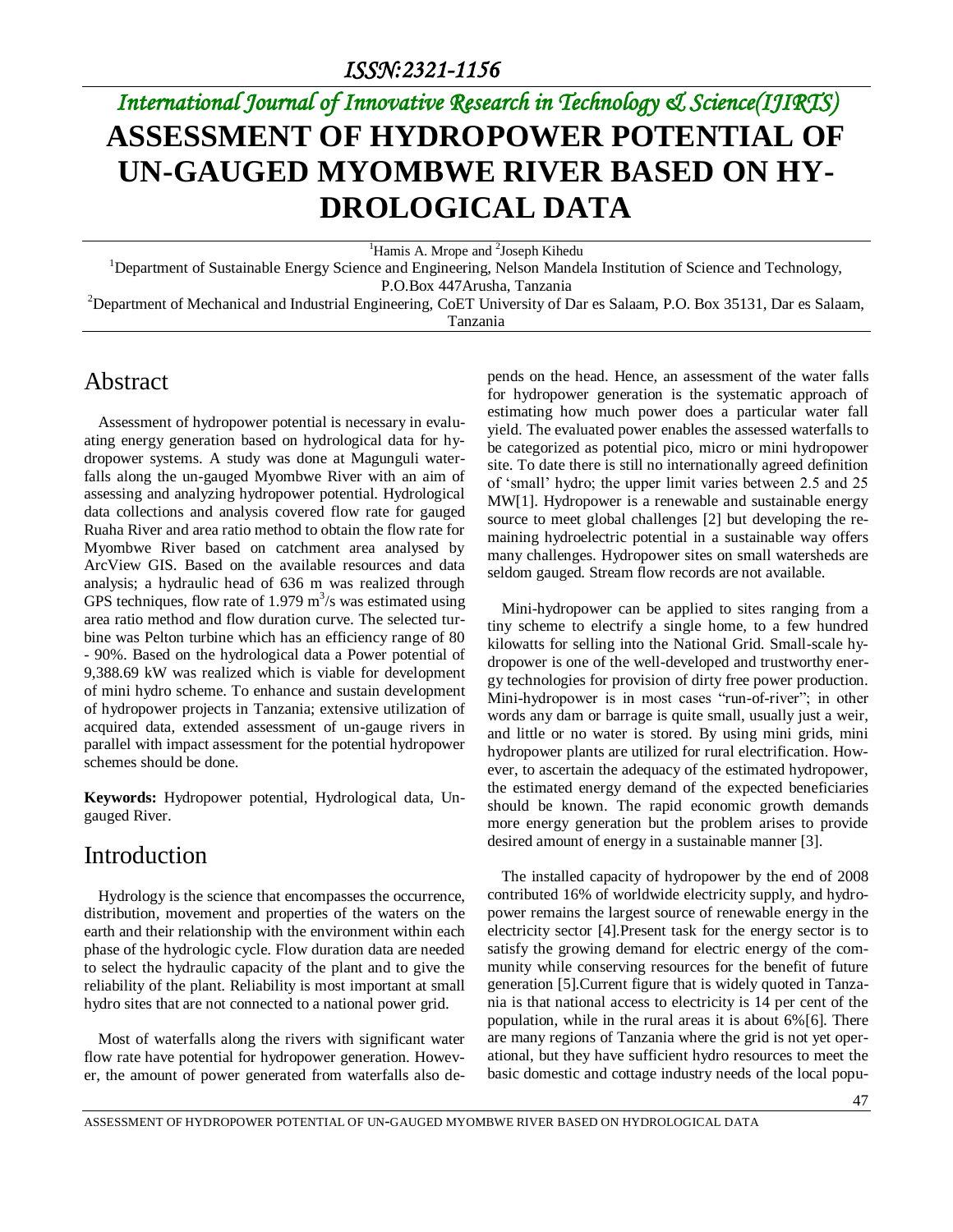## *International Journal of Innovative Research in Technology & Science(IJIRTS)*

lations[\[7\]](#page-7-6). Key barriers to the development of Small Hydropower Plants (SHP) in Tanzania are lack of local capacity both design and supplier units, lack of hydrological data for potential sites, un-gauged properties sites and policies[\[8\]](#page-7-7). To design a small scale hydropower project at Myombwe stream, hydrological data are required.

Myombwe River has Magunguli waterfall in Mufindi district, Tanzania. The Myombwe River which crosses at Magunguli village is a perennial river, which means the flows are continuous throughout the year. Magunguli waterfall is surrounded by the following villages; Magunguli, Ikiyowela, Isaula, Idete, Nyigo, Ihawaga, Ikimilinzowo, Udumka, Ihomasa, Kilolo, Mtambula, and Ipilimo.These villages are not connected to the national grid. Therefore, the proposed study seeks to assess the suitability of Magunguli waterfalls based on hydrological data for electrification of surrounding villages.

### Methodology

#### Project site

Myombwe river catchment is located in the southern Western part of Tanzania in Mufindi district of the Iringa region Mufindi is situated on a plateau that ranges from 1,500 metres to 2,500 metres above sea level. Significant geological features include numerous steep, rocky hills that punctuate the landscape and the Myombwe River that runs through the Mufindi district southern mountain toward low plateau of Morogoro region. They form the upper catchment of the Great Ruaha River. This river in turn is a main tributary to the Rufiji River, the largest drainage basin in Tanzania covering some  $174,800 \text{ km}^2$ , or about 18% of the areas of Tanzania Mainland.

### Assessing the Hydropower

#### Potential of Magunguli Water falls

The head (H) in meters and flow rate (Q) in  $m^3/s$  was used in to obtain hydropower Potential in Watts of Magunguli waterfalls. The gross head may be estimated, either by field surveying or by using a GPS or by orthographic techniques [\[9\]](#page-7-8).In this study GPS was adopted to locate the position and elevation of Weir and Sediment Tank. Selection of the Weir site is based on the characteristics of the River. The stretch should be straight, stable and narrow with a gentle slope and should have adequate ponding requirements. Area ratio method maybe used to determine the mean flow rate. This was necessary to the case of Myombwe River because it was not gauged.

Head (H) Measurement

There are two accurate methods for measuring head: direct distance measurement, and water pressure [\[10\]](#page-7-9). GPS mobile set of instruments were used to measure the total head (H) of Magunguli waterfalls. AGRMIN GPS map number 62S was used to measure the co-ordinates of the potential sediment tank (STC), and potential power house (PHC). The head was calculated as follows;

$$
H = STC - PHC \tag{1}
$$

#### Hydrological Analysis

The area ratio method was used to analyze the hydrological analysis of the Myombwe River, since the River is not gauged, and nearby there is Little Ruaha River which is gauged.This was necessary for Myombwe River which was not gauged, a condition that necessitated correlation analysis to determine whether the two catchment areas had similar hydrological characteristics. The Karl Pearson's Coefficient was used to determine this relationship.

#### Area Ratio Method

The area ratio method assumes that, there is a gauged catchment that exists nearby the un-gauged catchment. The two catchments must be hydrological similar in terms topography, land-use, geomorphology and lithology must be similar [\[11\]](#page-7-10). The catchment area for the un-gauged stream was obtained using Arcview GIS 9.3 computer software. Digital Elevation Model (DEM) of Tanzania was used to delineate the required area. The mean annual flow (MAF) for the ungauged catchment area was determined using the following equation

$$
M_{ug} = \frac{A_{ug} * M_g}{A_g} \tag{2}
$$

Where Aug = Area of un-gauged catchment  $(km^2)$ , Mug = mean annual flow of un-gauged catchment  $(m^3/s)$ , Mg = mean annual flow of un-gauged catchment  $(m^3/s)$ .

#### Field Survey Method

A three-point method as outlined in [\[12\]](#page-7-11) was used to measure the flow rate. Electromagnetic current meter were used to measure velocities at 20% (V20%), 60% (V60%) and 80% (V80%) from the surface of Water River. The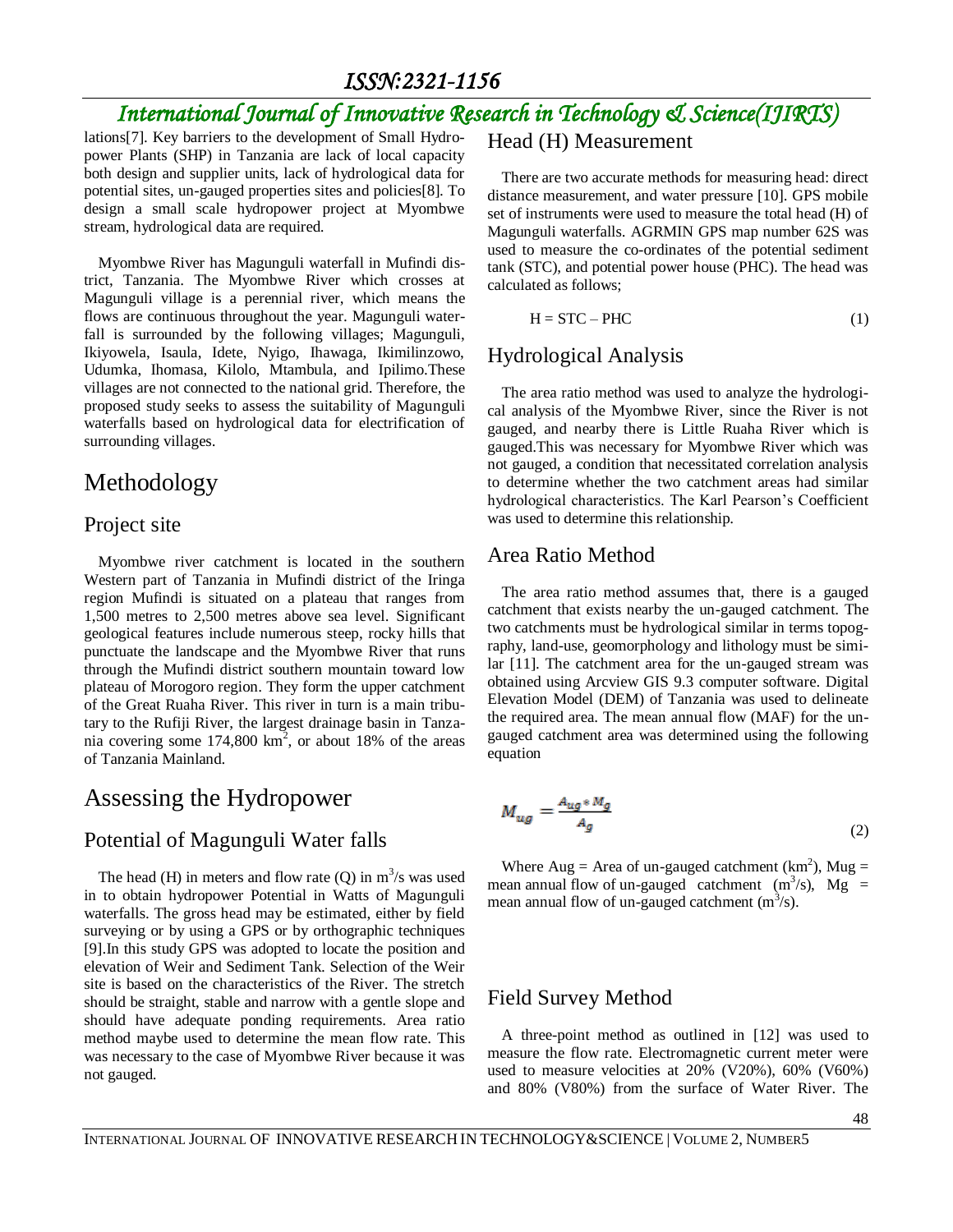## *International Journal of Innovative Research in Technology & Science(IJIRTS)*

mean flow rate (Vm) of the river was then calculated using equation (3). The flow measurements were taken in dry season, during rainy season, and immediately after the rain season.

$$
Vm = 0.25^* (V0.2 + 2V0.6 + V0.8)
$$
 (3)

#### Cross Sectional Area of the Myombwe River

Measurement of stream flow was made at the place where the axis of river bed is straight and the cross section of the river is almost uniform. The width of the river was measured by using a measuring tape. At this place a width of the river was measured and found to be 20 meters. Cross section area of the stream was measured by first determining the average depth at the river. The sum of depth measurements was determined and it was divided by the number of depth measurements made. Hence average depth (m) calculated. The results was multiplied by the river width to get the cross sectional area. The flow of Myombwe River during dry season, rainy season and immediately after the rain was obtained by using Equation (4)

$$
Q = Vm^*S \tag{4}
$$

where  $Vm =$  mean velocity and  $S =$  estimated area

#### Hydrological Correlation Analysis

In order to prove if two catchments have the same hydrology, the correlation analysis was carried out. The average monthly flows  $(m^3/s)$  for Little Ruaha and rainfall (mm) for Myombwe village Table 2 and Karl Pearson's coefficient of correlation (r) and Equation 6 were used to compute and check if gauged and un-gauged points are correlated.

$$
s = b\left(\frac{h^{+...+h}}{n}\right) \tag{5}
$$

Where;  $b = width$ ,  $h = depth$ , and  $S = estimated$  area



Figure 1: Measuring the cross-sectional area [\[9\]](#page-7-8)

**Table 1: Mean monthly flow of Little Ruaha for 10 years**.

| Year | <b>Nov</b> | Dec  | Jan  | Feb  | Mar  | Apr  |
|------|------------|------|------|------|------|------|
| 2001 | 0.4        | 5.2  | 35.5 | 49.6 | 57.9 | 44.3 |
| 2002 | 2.9        | 9.1  | 38.5 | 36.5 | 26.4 | 39.6 |
| 2003 | 5.7        | 8.5  | 14.3 | 13.8 | 40.9 | 42.0 |
| 2004 | 5.6        | 12.0 | 25.6 | 26.6 | 31.2 | 25.8 |
| 2005 | 1.7        | 1.8  | 5.5  | 17.0 | 20.7 | 27.9 |
| 2006 | 2.0        | 38.5 | 56.0 | 58.2 | 54.6 | 38.8 |
| 2007 | 4.9        | 15.8 | 30.7 | 58.1 | 56.7 | 55.0 |
| 2008 | 3.8        | 15.2 | 24.9 | 28.5 | 44.8 | 47.2 |
| 2009 | 6.6        | 8.0  | 30.3 | 30.9 | 43.4 | 33.0 |
| 2010 | 2.3        | 3.8  | 9.9  | 14.2 | 19.4 | 28.7 |

| Year | <b>May</b>                                   | Jun  | Jul  | Aug | <b>Sep</b> | <b>Oct</b> |
|------|----------------------------------------------|------|------|-----|------------|------------|
| 2001 | 23.2                                         | 13.8 | 9.2  | 6.9 | 5.3        | 4.3        |
| 2002 | 17.9                                         | 11.9 | 9.1  | 7.4 | 5.2        | 4.9        |
| 2003 | 18.0                                         | 10.8 | 8.6  | 7.0 | 6.3        | 5.4        |
| 2004 | 11.7                                         | 8.6  | 7.2  | 6.3 | 5.1        | 3.6        |
| 2005 | 18.0                                         | 12.2 | 9.2  | 7.8 | 6.1        | 3.7        |
| 2006 | 24.7                                         | 16.9 | 11.7 | 9.7 | 7.9        | 6.3        |
| 2007 | 34.1                                         | 20.9 | 13.7 | 9.7 | 5.7        | 3.7        |
| 2008 | 21.8                                         | 12.4 | 9.3  | 7.1 | 5.3        | 3.8        |
| 2009 | 16.1                                         | 11.2 | 8.9  | 7.2 | 5.4        | 3.3        |
| 2010 | 15.3                                         | 10.9 | 8.6  | 7.1 | 5.4        | 4.8        |
|      | $\mathcal{C}_{\alpha\mu\alpha\alpha}$ , [12] |      |      |     |            |            |

Source: [\[13\]](#page-7-12)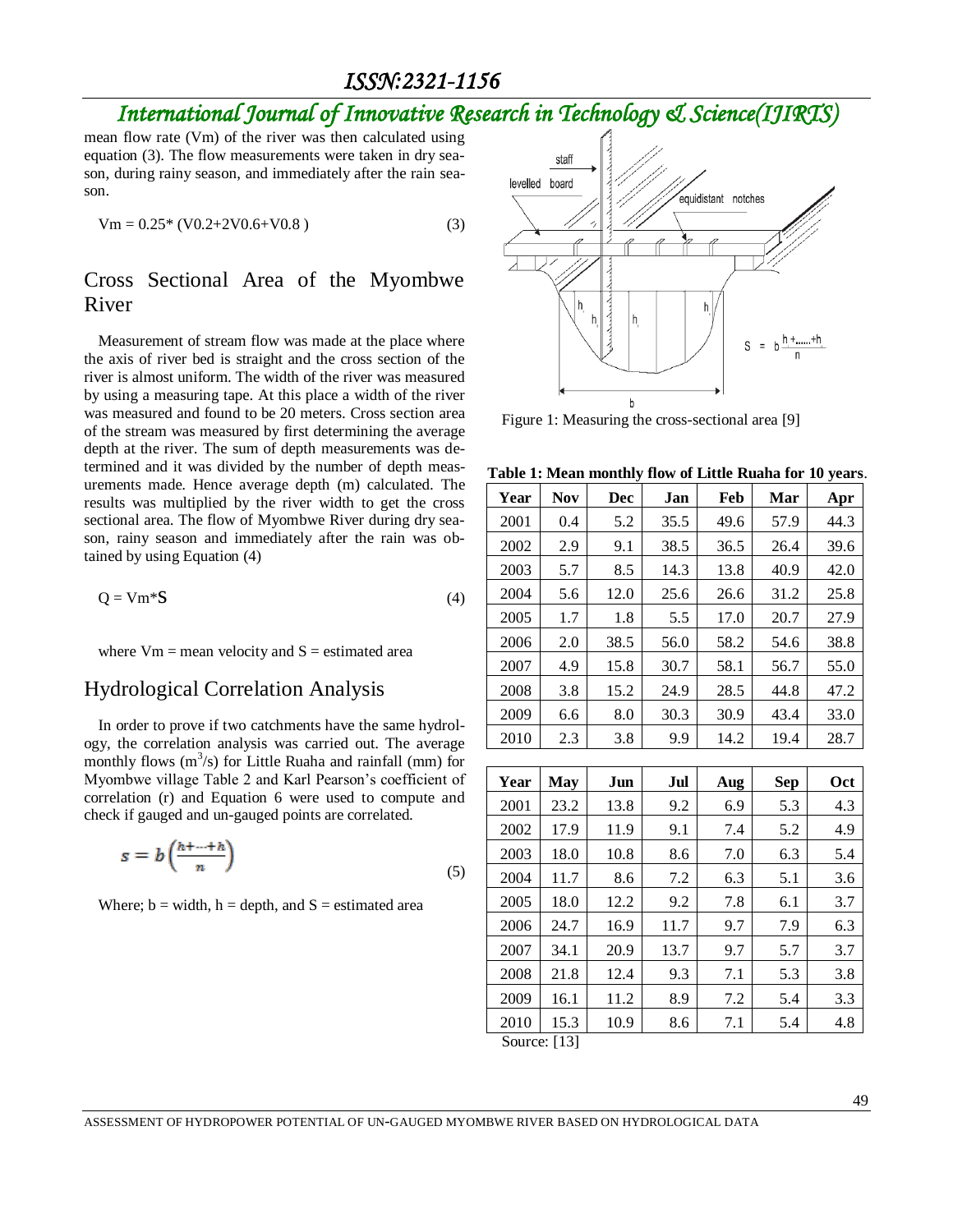# *International Journal of Innovative Research in Technology & Science(IJIRTS)*

| <b>Table 2: Average Flows and Rainfall Data</b> |                             |                  |  |  |  |  |
|-------------------------------------------------|-----------------------------|------------------|--|--|--|--|
| Mont                                            | <b>Months Average Flows</b> | Average Rainfall |  |  |  |  |
| Jan                                             | 27.1182                     | 220.5            |  |  |  |  |
| Feb                                             | 33.3273                     | 112              |  |  |  |  |
| Mar                                             | 39.6018                     | 404              |  |  |  |  |
| Apr                                             | 38.2452                     | 105              |  |  |  |  |
| May                                             | 20.0638                     | 4                |  |  |  |  |
| Jun                                             | 12.9493                     |                  |  |  |  |  |
| Jul                                             | 9.5467                      |                  |  |  |  |  |
| Aug                                             | 7.6142                      |                  |  |  |  |  |
| Sep                                             | 5.7773                      |                  |  |  |  |  |
| Oct                                             | 4.3882                      | 18               |  |  |  |  |
| <b>Nov</b>                                      | 3.577                       | 41               |  |  |  |  |
| Dec                                             | 11.8028                     | 239.5            |  |  |  |  |
| Source: [13]                                    |                             |                  |  |  |  |  |

Source: [\[13\]](#page-7-12)

Karl Pearson's Coefficient of Correlation

$$
r = \frac{\sum xy}{\sqrt{\sum x^2 \sum y^2}}\tag{6}
$$

where x represents monthly average flows for Little Ruaha River, and y represent monthly rainfall data for Myombwe stream. Values of r lie between  $+1$  to  $-1$ , where  $+1$  indicates perfect direct correlation, -1 indicates perfect inverse correlation and 0 indicates that no correlation exists between these values.

#### Estimating a Flow-Duration Curve for Un-Gauged Catchment

A flow duration curve for un-gauged catchment is estimated by using a curve derived for a gauged site along the same stream or in a neighbouring catchment. The flow of Myombwe River was obtained by multiplying the ratio of Myombwe river catchment and flow of neighbouring gauged Little Ruaha catchment. Given the flow of the Myombwe River made possible to plot a flow duration curve which shows percent of time against discharge, for an un-gauged site.

In preparing flow duration curve, stream flow data was arranged in a descending order of stream discharges. A range of values as class intervals is established from the available daily flows data, from the year 2001 to 2010. The plotting position was calculated from Weibull plotting relationship and the results were plotted on a sheet of logarithmic paper.

The percentage probability of any flow magnitude Q being equalled or exceeded is given as;

$$
P_p = \frac{m}{N+1} * 100\%
$$
 (7)

Where,  $PP = Probability$  that a given flow will be equalled or exceeded (% of time),  $m =$  Ranked position on the listing (dimensionless),  $N =$  Number of events for period of record (dimensionless).

The power generated from hydraulic turbines is a function of the effective head, the flow rate, and the efficiency of the turbine. The equation 8 was used to estimate the power potential at Myombwe River;

$$
P = \rho * Q * g * H * \eta \tag{8}
$$

Where P is the potential of the Myombwe River,  $\rho$  is the water density, g is the acceleration due to gravity, H is the head of the river and η is the efficiency of selected turbine.

#### Turbine selection

There are various types of turbines. Selection of turbine type depends on the site data; mainly the head and flow discharge. Other technical parameters include efficiency, and cost.



**Figure 2: Turbine Selection Chart. Source (Inforse, 2014)**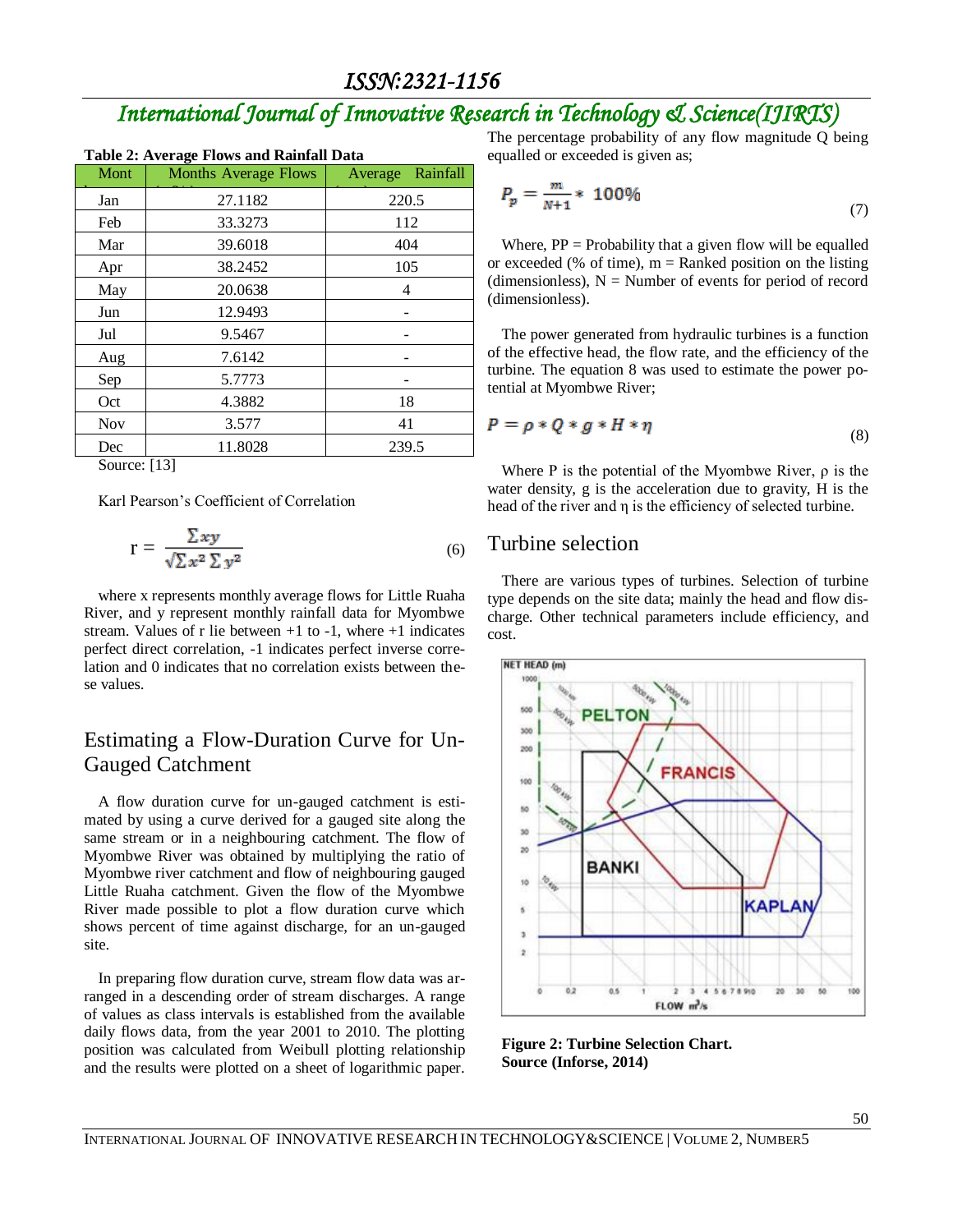### *International Journal of Innovative Research in Technology & Science(IJIRTS)*  $r = 0.5$

## Results and Discussion

From estimation works and methodologies done the results obtained are follows;

#### Hydropower Potential of Magunguli Water fall

The following information were obtained on the site by using GPS; Potential Sediment Tank: 08 42 332 S, 035 10 397 E, Elevation is 5333 m. Potential Wear: 08 42 281 S, 035 10 371 E, Elevation is 5525 m, Wear Width is 20 m. Potential Power House: 08 42 635 S, 035 10 483 E, Elevation is 4697 m, from these data and formula 1 the results of head obtained was;

 $H = 5333$  m  $- 4697$  m  $= 636$  m

The hydrological data of the river were collected and analysed by using Karl Pearson's methods and results are tabulated in Table 3. This table shows how the correlation analysis was carried out for the given values of the flows of Little Ruaha River and rainfall average of the Myombwe catchment.

**Table 3: Karl Pearson's Coefficient of Correlation (r) Calculation** 

| Y     | $X^2$   | $\rm Y^2$ | XY      |
|-------|---------|-----------|---------|
|       |         |           |         |
| 220.5 | 735.5   | 48620.3   | 5979.6  |
| 112   | 11110.9 | 12544     | 3732.7  |
| 404   | 1568.2  | 163216    | 15999.1 |
| 105   | 1463.1  | 11025     | 4015.8  |
| 4     | 402.4   | 16        | 80.3    |
|       | 167.7   |           |         |
|       | 91.2    |           |         |
|       | 57.9    |           |         |
|       | 33.4    |           |         |
| 18    | 19.3    | 324       | 78.99   |
| 41    | 12.8    | 1681      | 146.7   |
| 239.5 | 139.2   | 57360.25  | 2826.8  |
|       | 15801.6 | 294786.5  | 32859.7 |
|       |         |           |         |

From values given in Table 3 and equation of correlation the following results of correlation is given as.

$$
r = \frac{\sum 32859.76}{\sqrt{(15801.56)(294786.5)}}
$$



**Figure 1(a): Little Ruaha River catchment area delineated using Arc view GIS 9.3.**



**Figure 1(b): Hydropower component location within Myombwe catchment.**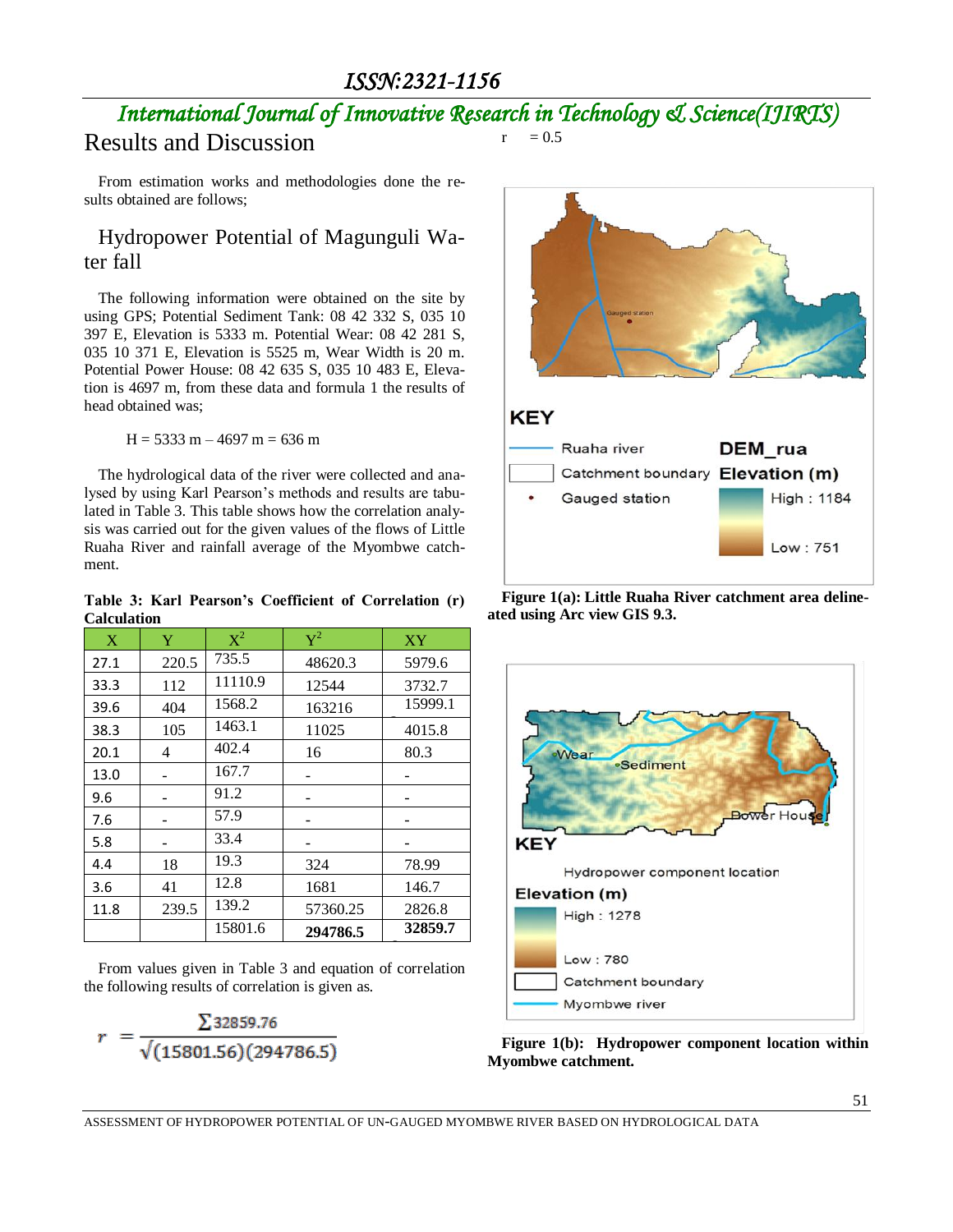## *International Journal of Innovative Research in Technology & Science(IJIRTS)*

The correlation value  $(r) = 0.5$  from Table 3, shows that there is a correlation between two regions. Therefore, the above evidence proves that the regions have similar hydrology. According to the [\[14\]](#page-7-13) the area ratio method is suitable "when the drainage area at the un-gauged site is within 50% to 150% of the drainage area of the gauged site". The catchment areas of un-gauged and gauged catchments shown in Fig. 1(b) and Fig. 1(a) have areas of 85.7  $m^2$  and 154.9  $m^2$ respectively. Equation 2 was used to calculate and to check the flow data values at un-gauged site.

$$
M_{ug} = \frac{85.7 * M_g}{154.9}
$$

The cross sectional area of Myombwe River was obtained from the equation (5)

$$
s=20\Bigl(\frac{0.1+0.6+0.4+0.2}{4}\Bigr)
$$

 $s = 6.5$  m<sup>2</sup>

The cross sectional flow area of the Myombwe stream calculated is  $6.5 \text{ m}^2$ 

#### Velocities and Flow

#### **Table 4: Velocities in m/s obtained in different seasons**

| Velocities obtained<br>during dry season |    |      |                            | Velocities obtained<br>during rainy season |                   |          | Velocities ob-<br>tained immediately<br>after rain |          |  |
|------------------------------------------|----|------|----------------------------|--------------------------------------------|-------------------|----------|----------------------------------------------------|----------|--|
| 20                                       | 60 | V≀so | $\mathbf{V}_{\mathbf{20}}$ | $V_{60}$                                   | $\mathbf{V_{80}}$ | $V_{20}$ | ${\rm V}_{60}$                                     | $V_{80}$ |  |
|                                          |    | 0.4  |                            | 39                                         | 6.3               |          |                                                    |          |  |

Velocity obtained during dry season

 $Vm = 0.25 * [1.1 + 1.7 + (2 * 1.6)] = 0.23$  m/s

From Table 4 minimum flow of the river during dry Seasons, September to November was found to be 0.23 m/s  $Q = 0.23$  m/s\*.6.5m<sup>2</sup> = 1.5 m<sup>3</sup>/s

Velocity obtained during rainy season

 $Vm = 0.25*(0.1 + 2(0.2) + 0.4) = 3.7$  m/s

From table 4 the velocity obtained during rainy season was found to be 3.7 m/s

 $Q = 3.7$  m/s\*6.5m<sup>2</sup> = 24.1 m<sup>3</sup>/s

Velocity obtained immediately after rain

 $Vm = 0.25*(2.1 + 2(3.2) + 6.3) = 2 \text{ m/s}$ 

From table 4 the velocity obtained during rainy season was found to be 2 m/s

$$
Q = 2 \text{ m/s}^* 6.5 \text{ m} 2 = 13 \text{ m}^3/\text{s}
$$

#### Estimation a Flow-Duration Curve for Un-Gauged Catchment

Table 6 was used in plotting the flow duration curve for un-gauged catchment which is shown in Figure 1b. In preparing flow duration curve, the discharge flow data of the river was arranged in a descending order. A range of values as class intervals was established from the available daily flows data, from the year 2001 to 2010.

| Table 5: Mean monthly flow of Myombwe River for 10 |  |  |  |  |
|----------------------------------------------------|--|--|--|--|
| years.                                             |  |  |  |  |

| Year | <b>Nov</b> | <b>Dec</b> | Jan  | Feb  | Mar  | Apr  |
|------|------------|------------|------|------|------|------|
| 2001 | 0.4        | 5.2        | 35.5 | 49.6 | 57.9 | 44.3 |
| 2002 | 2.9        | 9.1        | 38.5 | 36.5 | 26.4 | 39.6 |
| 2003 | 5.7        | 8.5        | 14.3 | 13.8 | 40.9 | 42.0 |
| 2004 | 5.6        | 12.0       | 25.6 | 26.6 | 31.2 | 25.8 |
| 2005 | 1.7        | 1.8        | 5.5  | 17.0 | 20.7 | 27.9 |
| 2006 | 2.0        | 38.5       | 56.0 | 58.2 | 54.6 | 38.8 |
| 2007 | 4.9        | 15.8       | 30.7 | 58.1 | 56.7 | 55.0 |
| 2008 | 3.8        | 15.2       | 24.9 | 28.5 | 44.8 | 47.2 |
| 2009 | 6.6        | 8.0        | 30.3 | 30.9 | 43.4 | 33.0 |
| 2010 | 2.3        | 3.8        | 9.9  | 14.2 | 19.4 | 28.7 |
| Year | <b>May</b> | Jun        | Jul  | Aug  | Sep  | Oct  |
| 2001 | 23.2       | 13.8       | 9.2  | 6.9  | 5.3  | 4.3  |
| 2002 | 17.9       | 11.9       | 9.1  | 7.4  | 5.2  | 4.9  |
| 2003 | 18.0       | 10.8       | 8.6  | 7.0  | 6.3  | 5.4  |
| 2004 | 11.7       | 8.6        | 7.2  | 6.3  | 5.1  | 3.6  |
| 2005 | 18.0       | 12.2       | 9.2  | 7.8  | 6.1  | 3.7  |
| 2006 | 24.7       | 16.9       | 11.7 | 9.7  | 7.9  | 6.3  |
| 2007 | 34.1       | 20.9       | 13.7 | 9.7  | 5.7  | 3.7  |
| 2008 | 21.8       | 12.4       | 9.3  | 7.1  | 5.3  | 3.8  |
| 2009 | 16.1       | 11.2       | 8.9  | 7.2  | 5.4  | 3.3  |
| 2010 | 15.3       | 10.9       | 8.6  | 7.1  | 5.4  | 4.8  |

Since the hydrology for Little Ruaha, which is gauged, was positively correlated to that of Myombwe River it is possible to estimate the mean monthly flow on it for the past 10 years. The results in Table 6 shows that the maximum monthly flow rate was  $21.910 \text{ m}^3\text{/s}$ , which was available in March, and minimum monthly flow rates 1.979  $\mathrm{m}^3$ /s which was in November.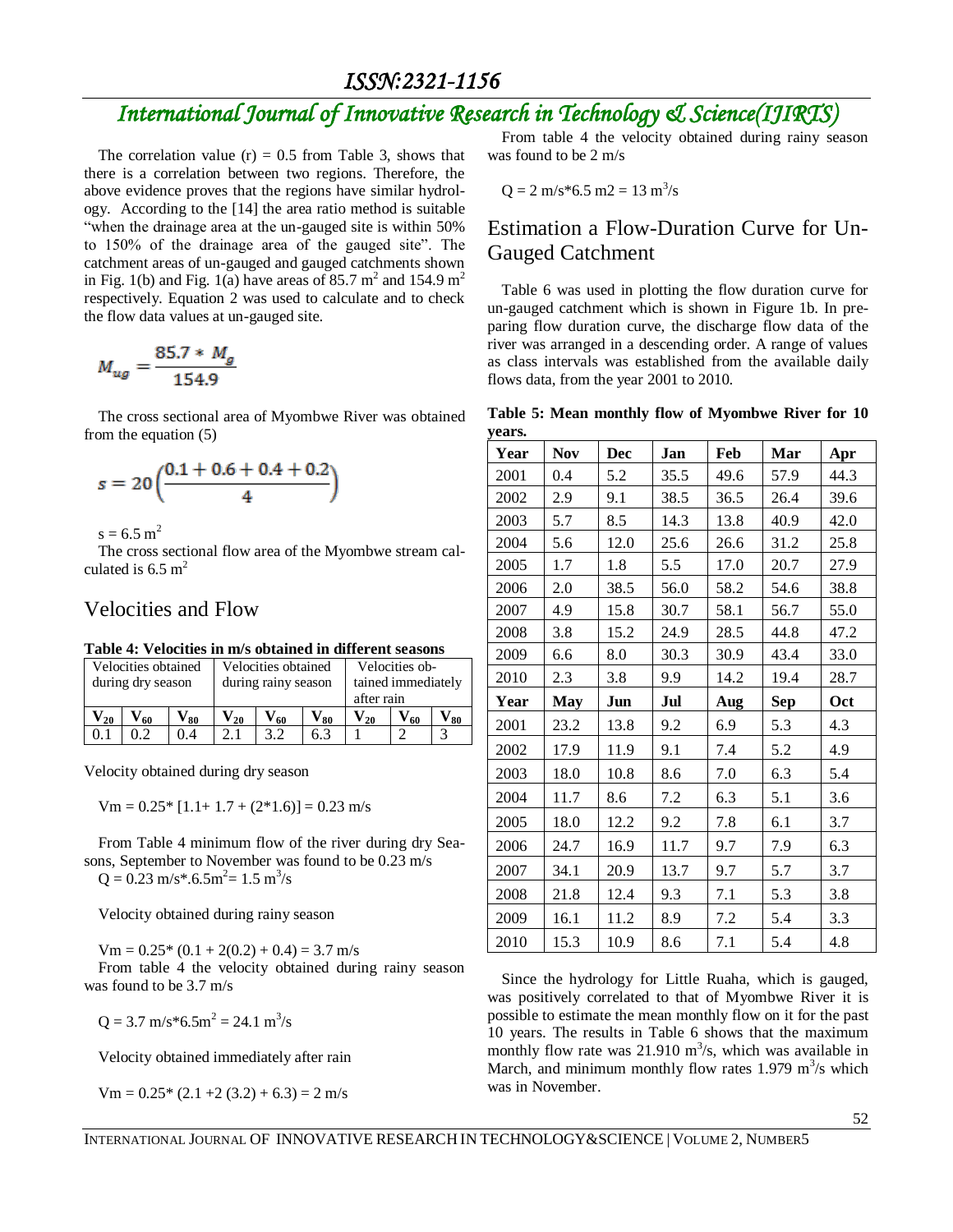## *International Journal of Innovative Research in Technology & Science(IJIRTS)*

|                         |  | Table 6: Monthly flow data and percentage of time for |  |  |
|-------------------------|--|-------------------------------------------------------|--|--|
| the Flow duration Curve |  |                                                       |  |  |

| <b>Collected Data</b> |                  | Analyzed values |                                                                                |          |            |
|-----------------------|------------------|-----------------|--------------------------------------------------------------------------------|----------|------------|
| Mo<br>nth             | $Q$<br>$(m^3/s)$ | Month           | $Q$<br>(m <sup>3</sup> /s)<br>de-<br>scend-<br>$\frac{\text{in}g}{\text{in}g}$ | Ran<br>k | Pp<br>(% ) |
| Jan                   | 15.00            | Mar             | 21.91                                                                          | 1        | 7.6        |
| Feb                   | 18.44            | Apr             | 21.16                                                                          | 2        | 15.        |
| Mar                   | 21.91            | Feb             | 18.44                                                                          | 3        | 23.        |
| Apr                   | 21.16            | Jan             | 15.00                                                                          | 4        | 30.        |
| Ma                    | 11.10            | May             | 11.10                                                                          | 5        | 38.        |
| Jun                   | 7.16             | Jun             | 7.16                                                                           | 6        | 46.        |
| Jul                   | 5.28             | Dec             | 6.53                                                                           | 7        | 53.        |
| Au                    | 4.21             | Jul             | 5.28                                                                           | 8        | 61.        |
| Sep                   | 3.20             | Aug             | 4.21                                                                           | 9        | 69.        |
| Oct                   | 2.43             | Sep             | 3.20                                                                           | 10       | 76.        |
| N <sub>0</sub>        | 1.98             | Oct             | 2.43                                                                           | 11       | 84.        |
| Dec                   | 6.53             | Nov             | 1.98                                                                           | 12       | 92.        |

The average monthly flow data obtained from the Table 5 was used to draw the flow duration curve shown in Figure 4, which describes the trend of flow duration of Myombwe River. Results show that with increase percentage time the discharge of the river decreases, while with less percentage equalled or exceeded the discharge of the river increases.



**Figure 4: Flow duration curve of Myombwe River.**

#### The Power Potential Available

The data used to estimate available potential power are; Gross head  $(H) = 636$  m Net head loss should be not more than 5% [\[15\]](#page-7-14). The 5% head loss  $=31.8$  m. Gravitational constant (g) = 9.81 m/s<sup>2</sup> Discharge (Q) =  $1.98 \text{ m}^3/\text{s}$ The efficiency of turbine  $(\eta) = 0.8$  as shown in Table 7 Gross head (H) - Head loss (h) = Net head (Hn) =  $604.2 \text{ m}$ Density of the water ( $\rho$ ) =1000 kg/m<sup>3</sup>

As stated in the methodology selection of turbine type depends on the site data; mainly the head and flow discharge, which through standard guides gives the head. The flow  $1.979 \text{ m}^3/\text{s}$  was used to determine the hydropower potential because it covers the flows data of ten years which are reliable rather than using  $1.5 \text{ m}^3\text{/s}$  which was obtained in a short period of field measurement. Considering the head of the plant, power generated and discharge rate of the plant with help of Turbine selection chart, the proposed turbine type for Myombwe site is Pelton. Hydraulic efficiency (η) of the turbine was found by using Table 7 to be suitable for the type of the envisaged hydropower plant.

| Turbine         | <b>Efficiency Range</b> |  |  |  |  |
|-----------------|-------------------------|--|--|--|--|
| Impulse turbine |                         |  |  |  |  |
| Pelton          | 80-90%                  |  |  |  |  |
| Turgo           | 80-95%                  |  |  |  |  |
| Cross flow      | 65-85%                  |  |  |  |  |
|                 | Reaction turbine        |  |  |  |  |
| Francis         | 80-90%                  |  |  |  |  |
| Pump as turbine | 60-90%                  |  |  |  |  |
| Propeller       | 80-90%                  |  |  |  |  |
| Kaplan          | 80%                     |  |  |  |  |

| Table 7: Typical Efficiency of Turbines [16] |  |  |
|----------------------------------------------|--|--|
|----------------------------------------------|--|--|

Therefore, power potential (P) available at site is given by using equation 8;

 $P = 9.81 * 1000 * 604.2 * 0.8 * 1.98$ P = 9388.68797 kW

The power potential available =  $9388.69$  kW